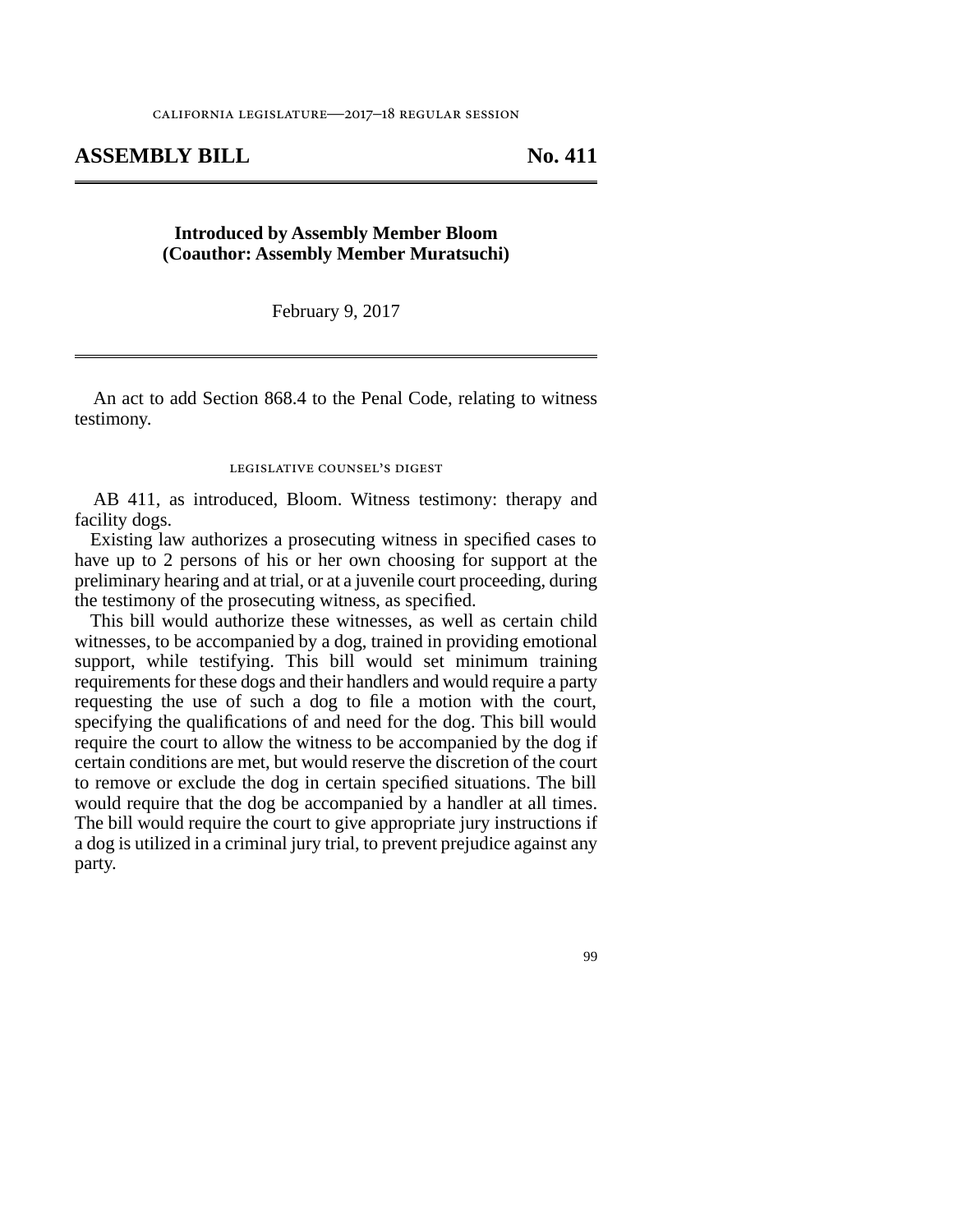Vote: majority. Appropriation: no. Fiscal committee: no. State-mandated local program: no.

## *The people of the State of California do enact as follows:*

1 SECTION 1. Section 868.4 is added to the Penal Code, to read: 2 868.4. (a) If requested by either party in a criminal or juvenile 3 hearing, and if a therapy or facility dog is available to the party 4 within the jurisdiction of the judicial district in which the case is 5 being adjudicated, the following individuals shall be afforded the 6 opportunity to have a therapy or facility dog accompany him or 7 her while testifying in court, subject to the approval of the court: her while testifying in court, subject to the approval of the court: 8 (1) A child witness in a court proceeding involving any serious<br>9 felony as defined in subdivision (c) of Section 1192.7 or any violent felony as defined in subdivision (c) of Section 1192.7 or any violent 10 felony as defined in subdivision (c) of Section  $667.5$ . 11 (2) A victim who is entitled to support persons pursuant to 12 Section 868.5, in addition to any support persons selected pursuant 13 to that section. 14 (b) Before a therapy or facility dog may be used pursuant to 15 subdivision (a), the party seeking to utilize the therapy or facility 16 dog shall file a motion with the court which shall include the 17 following:

18  $\hspace{1.6cm}$  (1) The training or credentials of the therapy or facility dog.

19 (2) The training of the therapy or facility dog handler.<br>20 (3) Facts iustifying that the presence of the therapy or

 $\lambda$  (3) Facts justifying that the presence of the therapy or facility 21 dog may reduce anxiety or otherwise be helpful to the witness 22 while testifying.

23 (c) If a party, pursuant to subdivision (b), makes a showing that 24 the therapy or facility dog and handler are suitably qualified and 25 will reasonably assist the testifying witness, the court shall grant 26 the motion.

27 (d) A therapy or facility dog will be accompanied by a handler 28 in the courtroom at all times, including when the accompanied 29 witness is testifying.

30 (e) If a therapy or facility dog is used during a criminal jury 31 trial, the court shall present appropriate jury instructions designed 32 to prevent prejudice for or against any party.

33 (f) This section does not prevent the court from removing or

34 excluding a therapy or facility dog from the courtroom to maintain

99